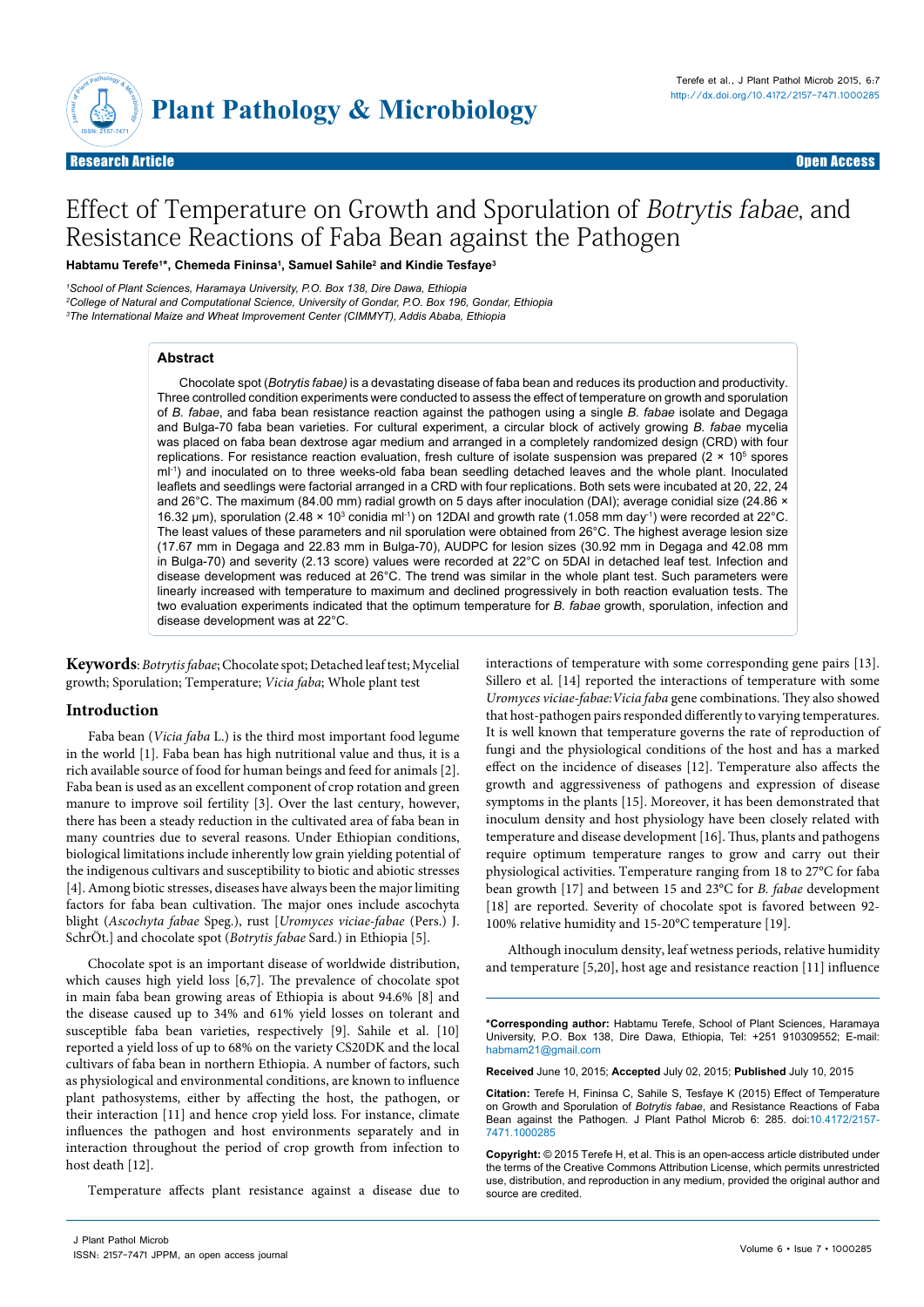development of chocolate spot severity, quantitative relationships among these variables have not been reported. The effect of temperature could be addressed using detached leaf technique [21] and whole plant tests [7] under controlled conditions. A detached leaf test has been widely used for resistance screenings, analyzing components of resistance and assaying different factors affecting the response of *V. faba* to *B. fabae* [21,22]. Whole plant screenings are also widely used in the analysis other legume pathosystems [7].

Knowledge of the interaction of host and pathogen with environment factors has a practical significance because the environment could alter cultivars resistance and pathogen pathogenicity. Moreover, the effect of temperature and other factors on the development of a plant disease after infection depends on the specific host-pathogen combination. The role of leaf wetness, relative humidity, raining frequency and temperature on infectivity and subsequent development of chocolate spot on faba bean has been inferred from field conditions [5], which are difficult to address interaction effects. Climatic dynamics also indicated that temperature affects host resistance; and is known to be of great importance in the process of infection [20,23]. However, its relationship with resistance has hardly been the subject of research; and with regard to faba bean/*B. fabae*, there are very few studies concerning the relationship between resistance response and temperature [11,24]. In addition, pathogen responses to temperature *in vitro* may be used as an indirect measure of adaptation to a particular environment [25] and can provide useful information on epidemics development and associated management strategies under rising temperatures of climate change scenarios. Therefore, the objectives of this study were to assess the effects of temperature on the growth and sporulation of *B. fabae*, and resistance reactions in faba bean against *B. fabae* under controlled conditions.

## **Materials and Methods**

## **Pathogen isolation and culturing**

The *B. fabae* isolate used throughout this study was isolated from naturally infected faba bean plants cultivated in Haramaya University (Ethiopia) crop research site that showed typical chocolate spot symptoms. Infected leaflets with advanced margins of chocolate spot lesions were surface-sterilized by 5% sodium hypochlorite solution for 3 minutes and dried with a sterile blotting paper. The patch specimens were placed on the surface of potato dextrose agar (PDA) medium in Petri dishes [26]. The dishes with 2-3 mm piece of infected leaflets were kept in a glass case at room temperature (18-20°C) under 12 h day/ night alternating cycles using fluorescent light and examining them 5-7 days after inoculation for emerging fungal colonies [26]. Following 5-7 days of incubation, fragments of the edges of freshly growing mycelia were transferred into new dishes of faba bean dextrose agar, FDA [27]. The dish with the fungus was again incubated at room temperature (18- 20°C) under 12 h of day/night alternating cycles of light and examined 3-5 days after incubation. The mycelia were sub-cultured several times, until the pure cultures were obtained.

## **Spore production**

The procedure used by Zakrzewska [27] was followed to produce an abundantly sporulating mycelium. The *B. fabae* pure cultures from FDA medium were transferred to MnPDA medium (PDA medium supplemented with 20 g of faba bean seed meal per 1 L of the medium). Petri dishes with the fungus were arranged in stacks and incubated at room temperature, for 3-5 days until the mycelia began to grow. The cultures were exposed to the cycles of 12 h of light/darkness

again to induce sporulation. The dishes with sporulating *B. fabae* were transferred again to a room with natural light 6 days after such treatment, and they remained there for 4-5 days. In this manner, the ability of sporulation was confirmed before evaluation was commenced.

## **Evaluation of growth and sporulation of** *B. fabae*

An agar disc, 6 mm in diameter, was taken from the actively growing margin of 10 days-old culture using a sterile cork borer, and placed in the center of a 9 cm Petri dish containing 20 ml of FDA. Inoculation was made on MnPDA medium for sporulation evaluation. The inoculated FDA and MnPDA Petri plates were arranged together in completely randomized design with four replications and incubated at four temperature (20, 22, 24 and 26°C) levels. Visual observations were made with regard to colony growth two days after inoculation (DAI). The colony diameters (mm) were measured in two directions at right angles to each other at every 24 h interval until the mycelium fully covered the Petri dish. Colony morphology, texture and shape were characterized at full plate colony growth (6-10 DAI).

Conidial size, sporulation and sclerotial production were estimated from 12 days-old culture for each temperature level per plate. For conidial size, the length and the width of 30 conidia per sample were measured. Each plate was flooded with 10 ml of sterile distilled water and its entire surface was gently rubbed with a glass rod several times to release all the spores. The spore suspension obtained was filtered through two layers of sterile gauze and was poured into a small beaker, the plate rinsed thoroughly, and the final volume was adjusted to 20 ml by adding sterile distilled water [28]. Sporulation was determined under the microscope by counting 4 samples (0.1 ml each) per replicate. Number and size of spores were counted and measured using the Malassez haemacytometer slide and micrometer under an optical microscope field of vision (10x eyepiece and 40x objective), respectively. The experiment was repeated twice.

## **Evaluation of faba bean resistance reaction against** *B. fabae*

Faba bean varieties Degaga (moderately resistant) and Bulga-70 (susceptible) were used for both detached leaf and whole plant tests to investigate the reaction in both varieties against *B. fabae* at different temperature levels under controlled conditions. Both varieties were collected from Holleta Agricultural Research Center, Ethiopia.

**Detached leaf test (Plant material, inoculum, and inoculation):**  The plant material was prepared by growing the two faba bean varieties in a growth chamber at Plant Protection Laboratory, Haramaya University. Seeds were surface-disinfected in 5% sodium hypochlorite solution for 3 minutes and rinsed three times with distilled sterile water. Six seeds of each faba bean variety were separately planted in 14 cm diameter pots filled with a sieved and autoclave-sterilized arable loam soil, peat and sand 3:1:1 (v:v:v) proportion. Germinated seedlings were thinned to four plants per pot. The seedlings were exposed to a temperature of 20/16°C (day/night) [21] and grown for 3 weeks with a photoperiod of 14 h of visible light (150 µmol m<sup>-2</sup> s<sup>-1</sup> photon flux density) and 10 h of darkness [11].

Inoculum was prepared from *B. fabae* previously isolated and maintained as described in Section 2.1. The fungal culture was transferred to chrysanthemum (*Chrysanthemum sinense* Sabine) flower medium (4 g of dried chrysanthemum flower + 0.5 g of dextrose + 15 ml of distilled water were blended together in a 250 ml flask. Then the content was autoclaved for 30 minutes) to further induce abundant sporulation. The flasks containing inoculated medium were tightly sealed and left at room temperature (18-20°C) with alternating cycles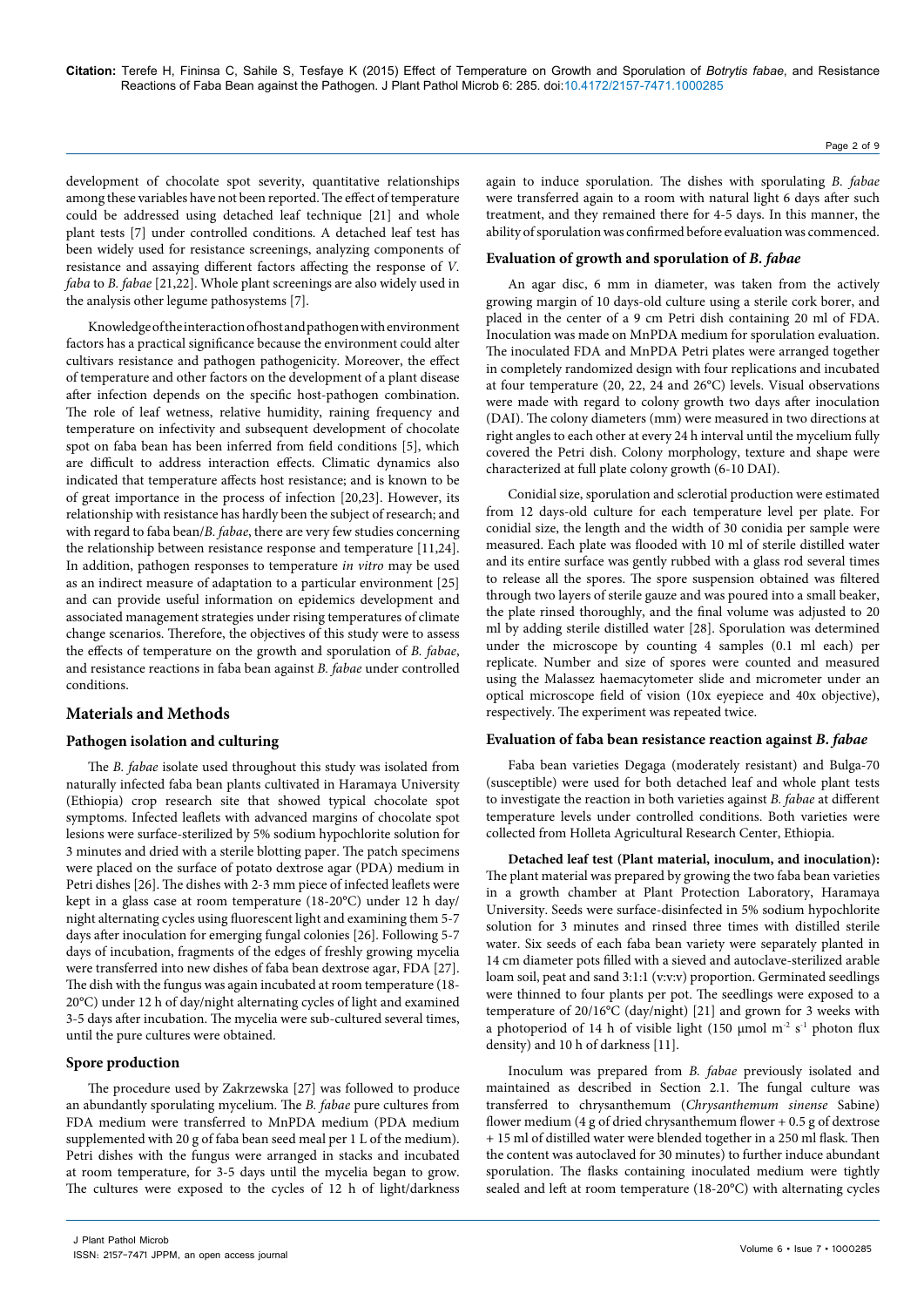of 12 h of light from a 40 W fluorescent tube and 12 h of darkness for 13-15 days. A spore suspension was prepared from 15 days-old cultures of the isolate. The spores were dislodged by scraping the surface of the medium with a bent glass rod and a sterile needle and washed out of the surface of the medium with distilled sterile water (10-15 ml). The suspension was filtered through two layers of sterile cheesecloth 30 minutes after stirring, to remove mycelium fragments. The resulting suspension of *B. fabae* spores was adjusted to the concentration of 2  $\times$ 10<sup>5</sup> spores ml<sup>-1</sup> with the help of a Malassez haemacytometer under 10 fields of optical microscope. Finally, Tween-20 (0.03% v/v) was added to the suspension.

Leaves of sample plants were collected from each variety two hours prior to inoculation. Fully-expanded leaflets of similar physiological age were excised from the 5<sup>th</sup> node position and immediately laid flat on a moistened sterile double filter paper immersed in glucose solution (0.4% w/v) laid on sterile 10 cm Petri plates. Small, humid pieces of cotton were put at the end of the leaflet petioles to maintain cells at maximum turgescence [22]. A drop of  $(2 \times 10^5 \text{ spores ml}^{-1})$  spore suspension was placed on each half leaflet of each variety. Leaflets inoculated with distilled sterile water served as control. The Petri plates were covered to maintain high moisture, and incubated at room temperature (18-20°C) over night. Plates were distributed the next day to each separate incubator adjusted at four temperature (20, 22, 24 and 26°C) levels and incubated for six days. The cotton was moistened with 1 ml of distilled sterile water every 24 h to ensure an environment of high humidity. The experiment was factorial arranged in a CRD with 4 replications (Petri dishes containing two leaflets per faba bean variety). Temperature and variety were considered as main effects and the experiment was repeated twice.

**Whole plant test (Plant material, inoculum, and inoculation):**  Similar procedures were followed related to planting material and inoculum preparation as in Section 2.4.1. Plants of each variety were exposed to each respective temperature level prior to inoculation. Three weeks-old plants (4–6 expanded leaves) were sprayed with 1.5 ml (2 × 105 spores ml-1) spore suspension per plant to run-off using an atomizer. The treated pots were factorial arranged in a completely randomized design with four replications and kept in darkness overnight at room temperature in an incubation chamber. Then they were transferred to the experimental run of the growth chamber adjusted at 20, 22, 24 and 26°C with a photoperiod of 14 h of visible light and 10 h of darkness, where the relative humidity was maintained on average over 90%, following the modified procedure of Villegas-Fernandez et al. [11]. The setup was sprayed with a mist of water three times a day to ensure adequate moisture till the end of the trial period. The experiment was not repeated.

**Disease assessment:** For detached leaf test, leaflets were assessed for their susceptibility to *B. fabae* infection by measuring the expansion of the lesions daily to 5 DAI. Lesion size (LS) was recorded on 3, 4 and 5 DAI. The average lesion size (ALS) was calculated for each leaflet at each evaluation time as the mean of the sizes of lesions of the two leaflets measured. The average measurements of the lesion sizes (considered as a single observation) on the two inoculated leaflets in each Petri dish were used for statistical data analysis. Area under disease progress curve (AUDPC) for lesion sizes was computed for each incubation temperature for both faba bean varieties. AUDPC was determined with the expansion of lesion sizes over time [29] as:

$$
AUDPC{=}\sum_{i=1}^{n}1/2\big[(y_{i+1}{+}y_i)(x_{i+1}{-}x_i)\big]
$$

Page 3 of 9

where  $x_i$ =time (days);  $y_i$ =lesion size at the day i; and n=total number of lesion symptom observations.

Disease severity (DS) assessment was evaluated on 5 DAI using a 1-4 scoring scale [2,7]. In the whole plant test, LS and DS were assessed from nine leaflets per plant starting from 5 DAI. Three plants per pot and four pots per variety were randomly taken for disease parameters assessment. Disease severity recordings were made on 5, 8, 11, 14, 17 and 20 DAI. LS assessments were made on 5, 9, 13, 17 and 21 DAI. The values of each leaflet DS and LS were expressed as means per plant to carry out the statistical analysis. Disease severity was assessed as the percentage of the total leaf surface covered with chocolate spot lesions on each expanded leaflet separately at regular intervals using a 0–9 scale Ding et al. [30], where, 0=no visible infection on leaves; 1=a few dot-like accounting for less than 5% of total leaf area; 3=discrete spots less than 2 mm in diameter (6–25% of leaf area); 5=numerous scattered spots with a few linkages, diameter 3–5 mm (26–50% of leaf area) with a little defoliation; 7=confluent spot lesions (51–75% of leaf area), mild sporulation, half the leaves dead or defoliated; 9=complete destruction of the larger leaves (covering more than 76% of leaf area), abundant sporulation, heavy defoliation and plants darkened and dead. The DS data were converted to percentage severity index (PSI) according to Wheeler [31]:

$$
PSI = \frac{Sum of Numerical Ratings \times 100}{Number of Plants Score \times Maximum Score on Scale}
$$

Based on LS and DS data, area under disease progress curve (AUDPC) was computed for size of spots and disease scores according to the formula used by Madden and Hughes [29].

#### **Data analysis**

Data from two runs of experiments were pooled after confirming homogeneity of variances for growth and sporulation evaluation. Analysis of Variance (ANOVA) was performed to determine effects of incubation temperature on colony radial growth rate, sporulation and conidial size. The numbers of conidia ml<sup>-1</sup> were analyzed after logarithmic transformation of the values obtained [32]. Regression analysis of diameters of colony radial growth against time after inoculation were performed and the slopes were used as measures of growth rates (mm day<sup>-1</sup>) for each temperature treatment [33]. For resistance reaction evaluation, data on incubation period, LS, DS and AUDPC for both ALS and DS were analysed using ANOVA, to know the effects of incubation temperature on the growth of the pathogen and development of chocolate spot and faba bean resistance reaction against *B. fabae*. Regression analysis of lesion expansion against time after inoculation was performed and the slope was considered as the measure of rate (mm day<sup>1</sup>) of chocolate spot using both detached leaf and whole plant tests [34]. In all cases, ANOVA was run using SAS GLM Procedure [35]. Treatment mean separations were done using the least significant difference (LSD) test at 0.05 probability level. Bartlett's variance homogeneity tests were performed for each variable before combining data over the two runs of experiments both in cultural study and detached leaf test [36].

## **Results**

#### **Effect of temperature on growth and sporulation of** *B. fabae*

The radial growth, conidial formation and growth rate of the isolate at different incubation temperatures is presented in Table 1. The results showed a significant ( $P \le 0.05$ ) reduction in the mycelial growth at 26°C compared to the temperatures at 20, 22 and 24°C. Significant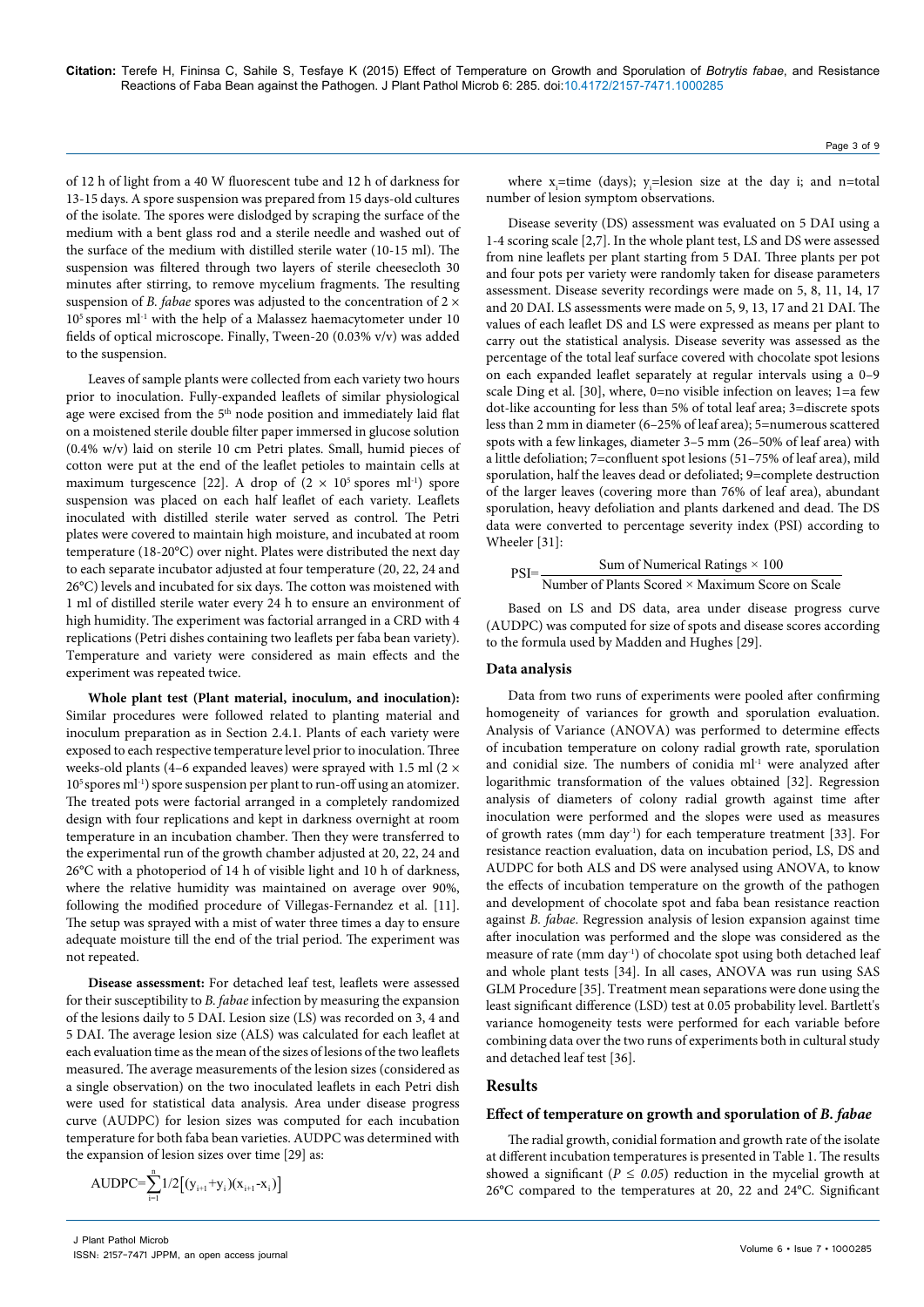difference was measured among incubation temperatures starting from 72 h after inoculation periods. Radial mycelium growth increased from 27.57 mm at 26°C to 84 mm at 22°C on 120 h after inoculation. Radial growth rate was affected by temperature. The isolate grew faster  $(1.058 \text{ mm day}^1)$  at 22°C and relatively slower  $(0.317 \text{ mm day}^1)$  at 26°C than at other temperatures tested. The radial growth followed a linear increasing trend at each incubation temperature over time (Figure 1).

Mycelial growth patterns included both light and dense extending mycelium. Highly dense mycelium with grey semi-concentric rings associated with black sclerotia was observed at both 20 and 22°C at later incubation period. Such characteristics were intermediate at 24°C, but a very thin mycelium with a very slow extending rate without grey bands (associated with colour of conidia) was obtained at 26°C. The colony colour was more or less similar at 20, 22 and 24°C (Figure 2). However, very clear grey colouration at the later growth period was observed only at 20 and 22°C, due to rate of sporulation and distribution of conidia. On the other hand, a very odd whitish colony (composed of white mycelium) was observed nearly in the whole cycle of the incubation period at 26°C. Growth resumed when inoculum plugs were placed on both FDA and PDA media and incubated at the optimum (22°C) temperature identified.

The isolate highly  $(2.476 \times 10^3 \text{ ml}^{-1})$  sporulated at 22°C followed by 20 and 24°C temperature levels. No sporulation was recorded at 26°C

| Temperature<br>(C) |                   | Radial colony growth (mm) after different<br>time periods (h) of incubation $1$ | Radial growth<br>rate (mm<br>day <sup>-1</sup> ) <sup>2</sup> | $R^2$ (%)          |                    |       |      |
|--------------------|-------------------|---------------------------------------------------------------------------------|---------------------------------------------------------------|--------------------|--------------------|-------|------|
|                    | 48                | 72                                                                              |                                                               |                    |                    |       |      |
| 20                 | 8.20 <sup>a</sup> | 24.90 <sup>b</sup>                                                              | 44.33 <sup>b</sup>                                            | 64.60 <sup>b</sup> | 80.67 <sup>b</sup> | 0.995 | 96.5 |
| 22                 | 8.67 <sup>a</sup> | 30.97 <sup>a</sup>                                                              | $52.43^a$                                                     | 73.37 <sup>a</sup> | 84.00 <sup>a</sup> | 1.058 | 98.6 |
| 24                 | 6.77a             | 22.97 <sup>b</sup>                                                              | 38.77 <sup>c</sup>                                            | $54.70^\circ$      | 69.10 <sup>c</sup> | 0.845 | 96.6 |
| 26                 | 6.13 <sup>a</sup> | 12.07c                                                                          | 21.90 <sup>d</sup>                                            | 25.70 <sup>d</sup> | 27.57 <sup>d</sup> | 0.317 | 94.7 |
| Mean               | 7.44              | 22.73                                                                           | 39.36                                                         | 54.59              | 65.34              | 0.804 |      |
| LSD (0.05)         | 2.80              | 4.30                                                                            | 4.56                                                          | 4.57               | 2.89               |       |      |
| CV(%)              | 20.0              | 10.05                                                                           | 6.15                                                          | 4.45               | 2.35               |       |      |

Table 1: *In vitro* effect of incubation temperature (°C) on radial colony growth (mm) and radial growth rate (mm day−1) of *Botrytis fabae* cultured on faba bean dextrose agar (FDA) medium, and conidial formation of *B. fabae* isolate cultured on MnPDA. 1 Radial growth was determined as average of two runs of experiments on radial colony growth of *B. fabae*.

<sup>2</sup>Linear radial growth rates were estimated as the slope of the following function: Colony diameter = Radial growth rate  $x$  time + b.

Means of colony radial growth in the same column followed by the same letters are not significantly different ( $P \le 0.05$ ). The values in the table are based on untransformed data of radial mycelial growth from two runs of experiments.



of *Botrytis fabae* on faba bean dextrose agar (FDA) medium (values are means of pooled data from two runs of the experiment).



**Figure 2:** In vitro effect of incubation temperature (°C) on morphology (conidation and colour) of *Botrytis fabae* on MnPDA medium 10 days after inoculation and incubation.

| Temperature<br>$(^{\circ}C)$ | Sporulation $(x10^3/ml)^2$ |                    |                            |                                |       |                    |  |  |  |
|------------------------------|----------------------------|--------------------|----------------------------|--------------------------------|-------|--------------------|--|--|--|
|                              |                            | Length             |                            | Width                          | Rough | Transformed        |  |  |  |
|                              | Mean                       | Range <sup>3</sup> | Range <sup>3</sup><br>Mean |                                | data  | data               |  |  |  |
| 20                           | 20.24 <sup>b</sup>         | 16.47-23.53        |                            | 13.18 11.77-14.12              | 266   | 2.426 <sup>b</sup> |  |  |  |
| 22                           | 24.86a                     | 21.18-28.24        |                            | 16.32 <sup>a</sup> 11.77-18.82 | 298   | 2.476a             |  |  |  |
| 24                           | 19.54 <sup>c</sup>         | 13.79-22.99        | 11.58 <sup>c</sup>         | 6.90-18.39                     | 202   | 2.307c             |  |  |  |
| 26                           | 0.00 <sup>d</sup>          |                    | 0.00 <sup>d</sup>          |                                | 0     | 0.000 <sup>d</sup> |  |  |  |
| LSD (0.05)                   | 0.26                       |                    | 0.35                       |                                |       | 0.022              |  |  |  |
| CV(%)                        | 1.06                       |                    | 2.21                       |                                |       | 0.658              |  |  |  |

**Table 2:** In vitro effect of incubation temperature (°C) on conidial size (μm) and sporulation of *Botrytis fabae* isolate cultured on MnPDA medium.

1 Average of 30 readings. 2 Conidial production/sporulation was observed 12 days after inoculation. Variables "Sporulation ml<sup>-1</sup> (x 1000)" were analysed after logarithmic transformation [log (x  $+ 1$ ].

3 Indicated absence of sporulation and hence, no conidial dimension record at 26 o C.

Means of conidial dimensions in the same column followed by the same letters are not significantly different ( $P \le 0.05$ ).

on 12 DAI (Table 2). The mean size of conidia varied both in length and width. The conidial length of the isolate ranged from 21.18 to 28.24 μm while conidial width ranged from 11.77 to 18.82 μm at 22°C. The longest (24.86 μm) mean conidial length and the widest (16.32 μm) mean conidial thickness were measured from the isolate incubated at 22°C (Table 2).

## **Effect of temperature on faba bean resistance reaction against**  *Botrytis fabae*

**Detached leaf test:** First characteristic symptoms of chocolate spot lesions appeared at the site of inoculation 24 h after inoculation on both faba bean varieties, especially on Bulga-70 at 20, 22 and 24°C. Forty eight hours after inoculation, LS aggressively increased on leaflets at the first three temperature levels on both faba bean varieties. At these temperatures, lesions enlarged rapidly and centrally deep black with brown margin spots that fused with time to form larger lesions. However, at 26°C, only water-soaked-like symptoms, which were followed by clear and visible symptoms, were seen with growing lesions 96 h after inoculation. The incubation period (IP) was relatively longer at 26°C and appeared shorter at 20 to 24°C but did not show any significant variation among incubation temperatures and between varieties (data not shown).

Lesion sizes on leaflets of both inoculated faba bean varietiesshowed significant ( $P \leq 0.05$ ) differences among incubation temperatures, between varieties and temperature × variety interaction for ALS and AUDPC for lesion sizes starting from 72 h after inoculation (Table 3). The variety Degaga showed significantly smaller lesions and AUDPC values than those expressed by Bulga-70 variety at all incubation temperature levels. The highest ALS and AUDPC values on both varieties were recorded from 22°C on all recording DAI. On 5 DAI, the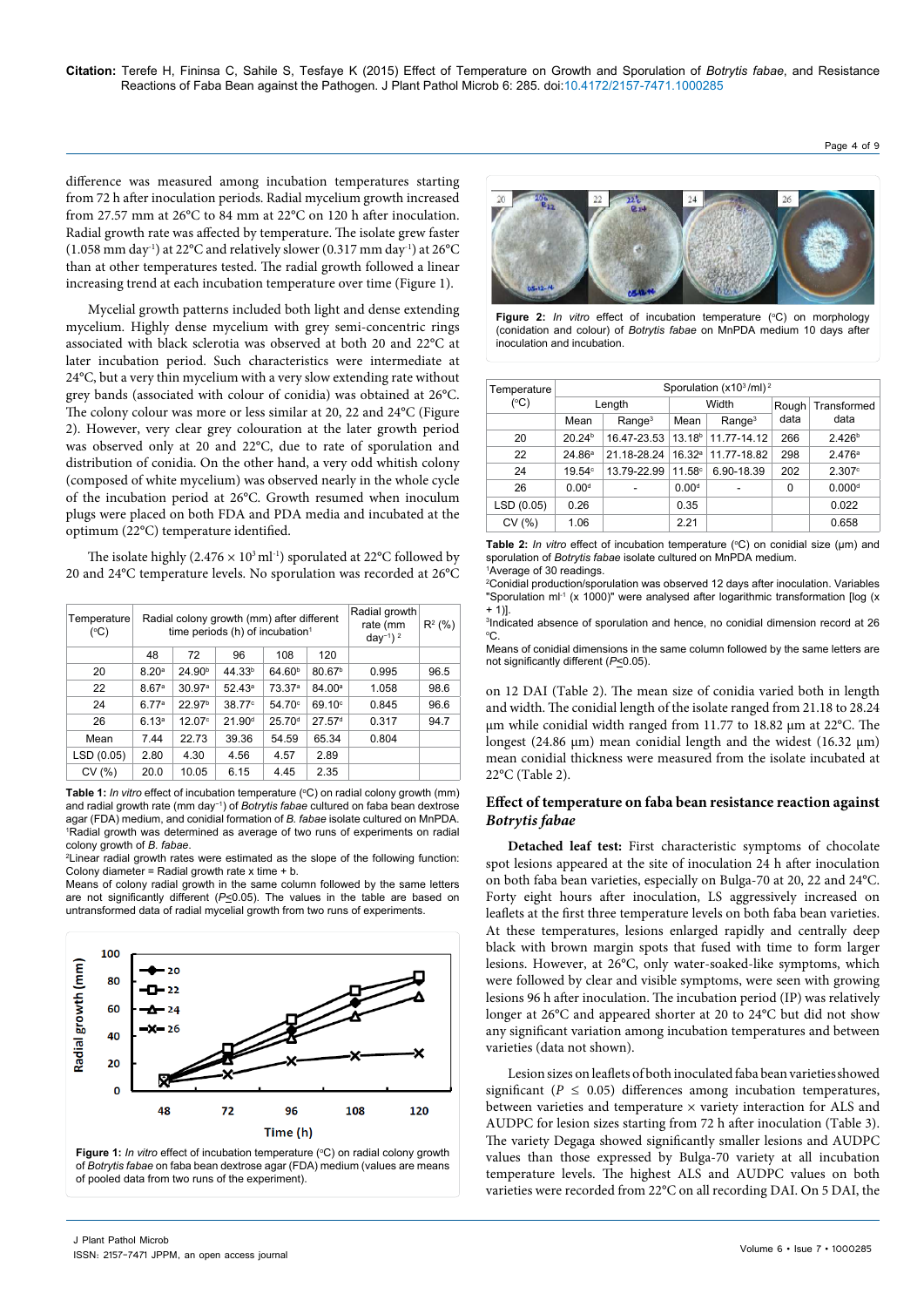## Page 5 of 9

| Temperature   |                    |                     | Average lesion size (mm) |                    |                   | Average lesion size (mm) |                    |                    |                    |                   |  |
|---------------|--------------------|---------------------|--------------------------|--------------------|-------------------|--------------------------|--------------------|--------------------|--------------------|-------------------|--|
| $(^{\circ}C)$ |                    | Degaga              |                          |                    |                   | Bulga-70                 |                    |                    |                    |                   |  |
|               | 72 h               | 96 h                | 120 h                    | AUDPC <sup>1</sup> | Rate <sup>2</sup> | 72 h                     | 96 h               | 120 h              | AUDPC <sup>1</sup> | Rate <sup>2</sup> |  |
| 20            | 11.83bcd           | 13.83bc             | $15.50^{bc}$             | $27.50^{bc}$       | 0.099             | 16.17 <sup>a</sup>       | $20.50^{\circ}$    | 22.33a             | 39.75 <sup>a</sup> | 0.173             |  |
| 22            | 12.83bc            | 15.67 <sup>b</sup>  | 17.67 <sup>b</sup>       | 30.92 <sup>b</sup> | 0.132             | 17.33a                   | $22.00^a$          | 22.83a             | 42.08 <sup>a</sup> | 0.159             |  |
| 24            | 10.50 <sup>d</sup> | 11.83 <sup>cd</sup> | 14.67 <sup>c</sup>       | $24.42^\circ$      | 0.107             | 13.17 <sup>b</sup>       | 15.17 <sup>b</sup> | 17.83 <sup>b</sup> | 30.67 <sup>b</sup> | 0.123             |  |
| 26            | 8.17e              | 10.00 <sup>d</sup>  | 10.83 <sup>d</sup>       | 19.50 <sup>d</sup> | 0.074             | 10.83 <sup>cd</sup>      | $13.50^{bc}$       | 14.83 <sup>c</sup> | $26.33^{bc}$       | 0.111             |  |
| Mean          | 10.83              | 12.83               | 14.67                    | 25.59              | 0.103             | 14.38                    | 17.79              | 19.46              | 34.71              | 0.142             |  |
| CV(% )        | 21.90              | 21.92               | 18.26                    | 19.51              |                   | 21.90                    | 21.92              | 18.26              | 19.51              |                   |  |
| LSD (0.05)    | $**$               | $**$                | $**$                     | $**$               |                   | $**$                     | $**$               | $**$               | $**$               |                   |  |

Table 3: *In vitro* effect of incubation temperature (°C) on reactions of two faba bean varieties against *Botrytis fabae* using detached leaf test.<br>1Area under disease progress curves for lesion sizes of chocolate spot in

<sup>1</sup> Area under disease progress curves for lesion sizes of chocolate spot in the detached leaf test.

2 Linear lesion size expansion rates were estimated as the slope of the following function: Lesion diameter = a + Lesion growth rate x time (based on untransformed data). \*\* The presence of highly significant difference at *P*<0.05 probability level.

Means of lesion size and AUDPC in the same column with the same letters are not statistically different (*P*<0.05). The values in the table are based on untransformed data of lesion expansion from two runs of experiments.

highest (22.83 mm) ALS and AUDPC (42.08 mm-days) were obtained from 22°C on Bulga-70. Comparably, the highest (17.67 mm) ALS and AUDPC (30.92 mm-days) were recorded from the same temperature level on Degaga variety. The lowest values of both parameters were recorded from 26°C and un-inoculated control of both varieties. The ALS and AUDPC values increased from 20 to 22°C with significant differences between the varieties and decreased as temperature increased beyond 22°C.

The rate of lesion growth increased rapidly on Bulga-70 as compared to the variety Degaga. The average rate of lesion expansions varied from 0.0744 mm day-1 at 26°C to 0.132 mm day-1 at 22°C on variety Degaga and from 0.111 mm day<sup>-1</sup> (26°C) to 0.173 mm day<sup>-1</sup> (20°C) on variety Bulga-70 (Table 3). Reaction differences between varieties and among incubation temperatures in disease severity scores became significantly (*P ≤* 0.05) different on 120 h (5 DAI) (Table 4). Chocolate spot severity on both faba bean varieties was also significantly different from their respective un-inoculated controls (which were scored 1 on the scale) but without any significant interaction effect. The highest (2.13) mean severity was scored at 22°C and the lowest (1.67) was at 26°C. In all the incubation temperatures studied, the variety Bulga-70 had higher mean chocolate spot severity than the variety Degaga.

**Whole plant test:** Faba bean plants inoculated with *B. fabae* conidia during seedling stages and maintained at different incubation temperature levels developed chocolate spot symptoms. All infected plants showed typical symptoms of small brown necrotic flecks clearly visible on leaves by the next DAI, which evolved into typical chocolate spot lesions 24 h later on both faba bean varieties at 20, 22, and 24°C. Small necrotic flecks appeared 32 h after inoculation on the variety Bulga-70 and on 48 h after inoculation on the variety Degaga at 26°C. Aggressive lesions (which were developed progressively and the nearby smaller flecks of spots begin to coalesce) were visible 48 h after inoculation on both varieties at 20, 22 and 24°C. Symptoms appeared earlier at both 20 and 22°C 16 h after inoculation. In contrast, it took slightly longer (24 h) for symptoms to develop at 24°C and 48 h and more at 26°C after inoculation (data not shown). No control plants developed chocolate spot symptoms. There was no infection observed on new leaves that emerged after the plants were inoculated.

The lesion development and percent leaf damage by the *B. fabae*  isolate on the two faba bean varieties showed a significant (*P*<0.05) variation among incubation temperatures, varieties and variety × temperature interaction for ALS, mean DS and AUDPC (Tables 5 and 6). The lesion growth was least on both faba bean varieties at 26°C, 1.45 mm (Degaga) and 1.47 mm (Bulga-70) on 21 DAI. The highest (2.89 mm on Degaga and 6.33 mm on Bulga-70) mean values of lesion sizes were recorded on 21 DAI at 22°C. AUDPC for lesion sizes ranged from 25.43 to 46.85 mm-days (Degaga) and 27.49 to 113.89 mm-days (Bulga-70). The variety Bulga-70 had the largest (6.33 mm) ALS at 22°C on 21 DAI while the lowest (2.89 mm) ALS was measured from the variety Degaga at the same temperature and DAI.

The final mean DS values ranged from 14.79 to 21.61% for Degaga and 20.37 to 32.10% for Bulga-70 on 20 DAI (Table 6). The overall final mean DS at all incubation temperatures revealed that Bulga-70 scored the highest (26.70%) DS than Degaga, which scored 17.74% on 20 DAI. Both faba bean varieties showed similar trends in DS progress, in which DS increased from 20 to 22°C and decreased beyond 22 to 26°C. Similarly, the AUDPC values for severity exhibited a similar trend to DS in that the highest (361.75%-days on Degaga and 556.81%-days on Bulga-70) AUDPC values for severity were recorded at 22°C. Progress of chocolate spot on whole plants was much slower than in experiment on excised leaves. The disease progress rates were significantly lower on the variety Degaga than on Bulga-70 at all incubation temperatures. Moreover, significant variety  $\times$  temperature interactions for the studied disease parameters indicated that the inherent ability of varieties to express resistance reaction against *B. fabae* was not the same at all incubation temperatures.

## **Discussion**

This study has indicated differences in the effects of temperatures on mycelial growth, sporulation, conidial size, sclerotial formation and morphology of *B. fabae*. Radial growth, sporulation, conidial size and sclerotial formation of the fungus increased with increase in temperature and reached maximum at 22°C but progressively declined thereafter. However, no sporulation was detected at 26°C. Effects of temperature on pathogenic fungi growth, sporulation, sclerotial formation and morphology is well documented [37,38]. Fernández et al. [39] found that temperature highly affected the mycelial growth of *B. cinerea* isolates and discriminate isolates based on their temperature optima. Pefoura et al. [32] showed that radial growth of *Trachysphaera fructigena* decreased to minimum at higher temperatures, which can be considered as lethal for radial growth of the pathogen*.* The investigators found that sporulation increased to optimum temperature and then declined till nil at higher temperature levels.

Similarly, Sehajpal and Singh [40] noted that temperature of 20 ± 1°C was the best for mycelial growth of *Botrytis gladiolorum*; the least was observed at  $30 \pm 1$ °C. No conidial and sclerotial production was recorded at lower and extreme temperatures. The rate of mycelial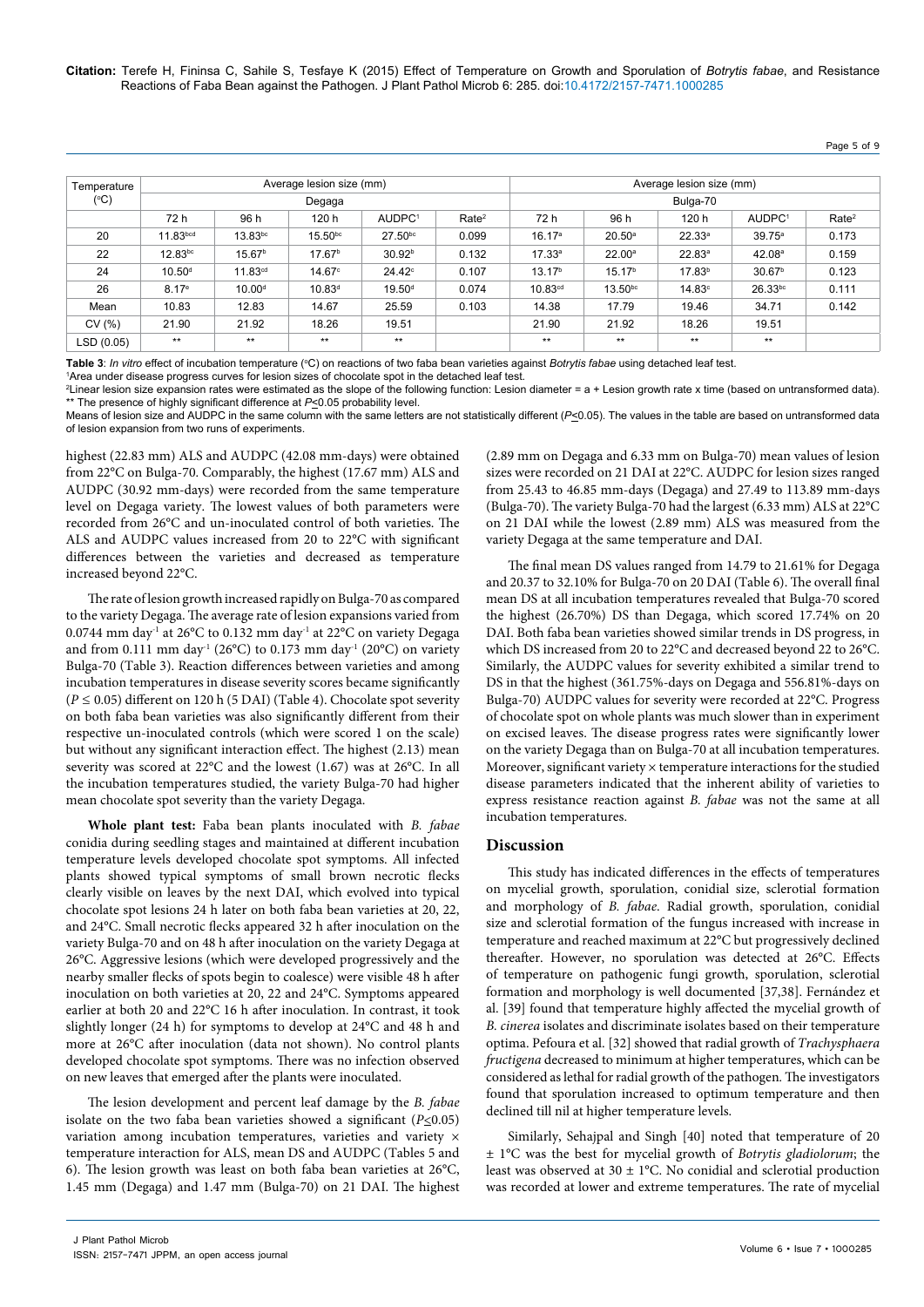| Treatment        | Severity(score)    |
|------------------|--------------------|
| Variety          |                    |
| Bulga-70         | 3.17 <sup>a</sup>  |
| Degaga           | $2.42^{b}$         |
| Control          | 1.00 <sup>c</sup>  |
| Mean             | 2.20               |
| LSD (0.05)       | 0.25               |
| Temperature (°C) |                    |
| 20               | 1.96 <sup>ab</sup> |
| 22               | 2.13 <sup>a</sup>  |
| 24               | 1.83 <sub>bc</sub> |
| 26               | 1.67 <sup>c</sup>  |
| Mean             | 1.90               |
| LSD (0.05)       | 0.25               |
| CV(%)            | 15.70              |

**Table 4:** In vitro effect of incubation temperature (°C) on resistance reactions of faba bean (*Vicia faba*) against *Botrytis fabae* isolate using detached leaf test on two faba bean varieties.

Mean disease severity based on 1-4 rating scale for detached leaf test [7,27] where 1 = highly resistant, no infection or very small flecks (1-25% necrosis); 2 = resistant, necrotic flecks with few small lesions (26-50% necrosis), and very poor sporulation; 3 = moderately resistant, medium coalesced lesions (51-75% necrosis) with intermediate sporulation; and 4 = susceptible, large coalesced lesions (76-100% necrosis) with abundant sporulation.

Means of leaf disease severity of the same letters are not statistically different (*P*<0.05).

| Faba bean<br>variety |                     | Average lesion size (mm)    |                    |                   |                   |                   |                     |                   |  |  |
|----------------------|---------------------|-----------------------------|--------------------|-------------------|-------------------|-------------------|---------------------|-------------------|--|--|
|                      | Temperature<br>(°C) | Days after inoculation, DAI |                    |                   |                   |                   |                     |                   |  |  |
|                      |                     | 5                           | 9                  | 13                | 17                | 21                | AUDPC <sup>1</sup>  | Rate <sup>2</sup> |  |  |
|                      | 20                  | 1.61 <sup>d</sup>           | 1.78 <sup>d</sup>  | 1.92 <sup>d</sup> | $2.50^\circ$      | 2.73 <sup>d</sup> | 41.81 <sup>d</sup>  | 0.295             |  |  |
|                      | 22                  | 2.01c                       | 2.12 <sup>c</sup>  | 2.22c             | 2.58c             | 2.89°             | 46.85c              | 0.221             |  |  |
|                      | 24                  | 1.08 <sup>e</sup>           | 1.17 <sup>fg</sup> | 1.25 <sup>f</sup> | 1.36 <sup>e</sup> | 2.14 <sup>f</sup> | 26.94 <sup>fg</sup> | 0.231             |  |  |
| Degaga               | 26                  | 0.83 <sup>f</sup>           | 1.069              | 1.45 <sup>e</sup> | 1.45 <sup>e</sup> | 1.459             | 25.43 <sup>9</sup>  | 0.161             |  |  |
|                      | Mean                | 1.38                        | 1.53               | 1.71              | 1.97              | 2.30              | 35.26               | 0.227             |  |  |
|                      | 20                  | 4.08 <sup>b</sup>           | 4.97 <sup>b</sup>  | 5.39 <sup>b</sup> | 5.72 <sup>b</sup> | 5.86 <sup>b</sup> | 105.28 <sup>b</sup> | 0.431             |  |  |
|                      | 22                  | 4.58 <sup>a</sup>           | 5.30 <sup>a</sup>  | 5.92a             | 6.11a             | 6.33a             | 113.89 <sup>a</sup> | 0.429             |  |  |
|                      | 24                  | 1.19 <sup>e</sup>           | 1.61e              | 1.97 <sup>d</sup> | 2.19 <sup>d</sup> | 2.55e             | 38.26e              | 0.331             |  |  |
|                      | 26                  | 1.14e                       | 1.25 <sup>f</sup>  | 1.47e             | 1.47e             | 1.479             | 27.49 <sup>f</sup>  | 0.089             |  |  |
| Bulga-70             | Mean                | 2.75                        | 3.28               | 3.69              | 3.87              | 4.05              | 71.23               | 0.320             |  |  |
|                      | CV(%)               | 10.69                       | 9.58               | 9.11              | 7.38              | 5.85              | 4.70                |                   |  |  |
|                      | LSD (0.05)          | $**$                        | $**$               | $**$              | $**$              | $***$             | $**$                |                   |  |  |

**Table 5:** In vitro effect of incubation temperature (°C) on lesion size of two faba bean varieties against *Botrytis fabae* using whole plant test.

1 Area under disease progress curves of lesion size of chocolate spot in the whole plant test.

2 Linear lesion size expansion rates were estimated as the slope of linear regression of the following function: Lesion diameter =  $a +$  Lesion growth rate x time (based on untransformed data).

\*\* The presence of highly significant difference at  $P \le 0.05$  probability level.

Means of lesion sizes and AUDPC in the same column followed by the same letters are not statistically different (*P*<0.05). Values are based on untransformed data.

growth of *Sphaeropsis pyriputrescens* increased as temperature increased up to 20°C and then decreased rapidly as temperature increased. Slight changes in colony morphology were observed at lower and higher temperatures than the optimum temperature [41]. Fernando et al. [42] also reported that *Corynespora cassiicola* sporulated freely on PDA at 10 to 35 ºC with a peak at 30 ºC. However, no sporulation or growth of the colonies of the isolates was observed at temperatures below 5 and above 35°C.

This study demonstrated that temperature also strongly influenced infection due to *B. fabae* and development of chocolate spot in faba bean. Temperature affected incubation period, lesion expansion, percent leaf damage, AUDPC and rate of chocolate spot progress on both detached leaf and whole plant tests in faba bean. When temperature was raised from 20 to 22°C, lesion expansion, percent leaf damage and AUDPC linearly increased, while these parameters decreased with increase in temperature beyond 22°C. Incubation period was delayed at the highest (26°C) temperature tested. Tu [43] found that disease severity in beans inoculated with *Colletotrichum lindemuthianum* was greater at temperatures ranging from 20 to 24°C than at lower or higher temperatures. Disease severity in round-leaved mallow inoculated with *Colletotrichum gloeosporioides* [44] and in soybean infected with *Colletotrichum truncatum* [45] increased with increase in temperatures between 10 and 25°C and sharply decreased at 30°C. With regard to incubation period, Xu [46] and Xu and Robinson [47] noted that the median incubation period was longer at lower and higher temperatures than at intermediate temperature ranges in rose and hawthorn powdery mildew.

Concerning such optimum-type relationships between lesion sizes and temperature levels, similar results were found by Kuruppu and Schneider [48] who reported that lesion development of aerial blight in soybean increased with increasing temperature (from 21 to 29°C) but decreased at 33°C, where lesions did not develop at all at 37°C or above during day temperatures in growth chambers with high humidity. Pedersen and Morrall [49] reported that lesion counts due to ascochya blight in lentil indicated that the optimal temperature for infection ranged from 10 to 15°C and that very little infection occurred at 25°C and it appeared to be less favorable for disease development than the lower temperatures. Similarly, lesions of *Cercosporidium personata* leaf spot of peanut on detached leaves of all genotype were largest, developed most rapidly, and sporulated most profusely at 24°C. Few infections occurred at 28 and 32°C regardless of duration of the high relative humidity [50].

In the whole plant test of this study, plants grown at 26°C also showed heat scorching, stunting, marginal diebacks of leaflets, and rapid senesces even without disease symptoms. These findings suggest that this temperature regime might have adversely affected the physiology and growth of the plants, and that the reduction in lesion size and disease severity might not be due to increased resistance. Chongo

| Faba<br>bean<br>variety | Temperature<br>(°C) | Leaf area damage (%)        |                      |                     |                     |                    |                    |                     |  |
|-------------------------|---------------------|-----------------------------|----------------------|---------------------|---------------------|--------------------|--------------------|---------------------|--|
|                         |                     | Days after inoculation, DAI |                      |                     |                     |                    |                    |                     |  |
|                         |                     | 5                           | 8                    | 11                  | 14                  | 17                 | 20                 | AUDPC <sup>1</sup>  |  |
|                         | 20                  | $14.20^{bc}$                | 14.81 <sup>cd</sup>  | $15.43^{de}$        | $17.28^{d}$         | $17.28^{\circ}$    | $18.52^e$          | 324.69 <sup>e</sup> |  |
|                         | 22                  | 16.05 <sup>b</sup>          | 16.67 <sup>bc</sup>  | 17.29 <sup>d</sup>  | 17.90 <sup>d</sup>  | 19.76 <sup>d</sup> | 21.61 <sup>d</sup> | 361.75 <sup>d</sup> |  |
| Degaga                  | 24                  | 12.35 <sup>cd</sup>         | 12.96 <sup>de</sup>  | 12.96 <sup>f</sup>  | 14.82ef             | 15.43 <sup>f</sup> | 16.05 <sup>f</sup> | 281.48 <sup>f</sup> |  |
|                         | 26                  | 11.11 <sup>d</sup>          | 11.73 <sup>d</sup>   | 12.35 <sup>f</sup>  | 12.96 <sup>f</sup>  | 14.81 <sup>f</sup> | 14.79f             | 259.26              |  |
|                         | Mean                | 13.43                       | 14.04                | 14.51               | 15.74               | 16.82              | 17.74              | 306.80              |  |
|                         | 20                  | 19.14a                      | 23.46 <sup>a</sup>   | 24.08 <sup>b</sup>  | 25.93 <sup>b</sup>  | 27.78 <sup>b</sup> | 29.63 <sup>b</sup> | 502.50 <sup>b</sup> |  |
|                         | 22                  | 20.37 <sup>a</sup>          | 25.31a               | $26.55^{\circ}$     | 29.63 <sup>a</sup>  | 31.48 <sup>a</sup> | 32.10 <sup>a</sup> | 556.81 <sup>a</sup> |  |
| Bulga-70                | 24                  | 16.05 <sup>b</sup>          | 18.52 <sup>b</sup>   | $20.37$ °           | $22.84^\circ$       | $24.69^\circ$      | $24.69^\circ$      | 427.19 <sup>c</sup> |  |
|                         | 26                  | 11.73 <sup>d</sup>          | 13.58 <sup>de</sup>  | 14.17 <sup>ef</sup> | 16.05 <sup>de</sup> | 19.14 <sup>d</sup> | 20.37 <sup>d</sup> | 315.95 <sup>e</sup> |  |
|                         | Mean                | 16.82                       | 20.22                | 21.29               | 23.61               | 25.77              | 26.70              | 450.61              |  |
|                         | CV(%)               | 20.00                       | 20.39                | 18.05               | 16.70               | 8.86               | 10.90              | 12.75               |  |
|                         | LSD (0.05)          | $+ +$                       | $\ddot{\phantom{1}}$ | $**$                | $+ +$               | $**$               |                    | $**$                |  |

Table 6: *In vitro* effect of incubation temperature (°C) on leaf area damage (severity) of two faba bean varieties against *Botrytis fabae* using whole plant test 1 Area under disease progress curves of percent disease severity of chocolate spot in the whole plant test.

\*\* The presence of highly significant difference at P<0.05 probability level.

Means of disease severity and AUDPC in the same column followed by the same letters are not statistically different (*P*<0.05).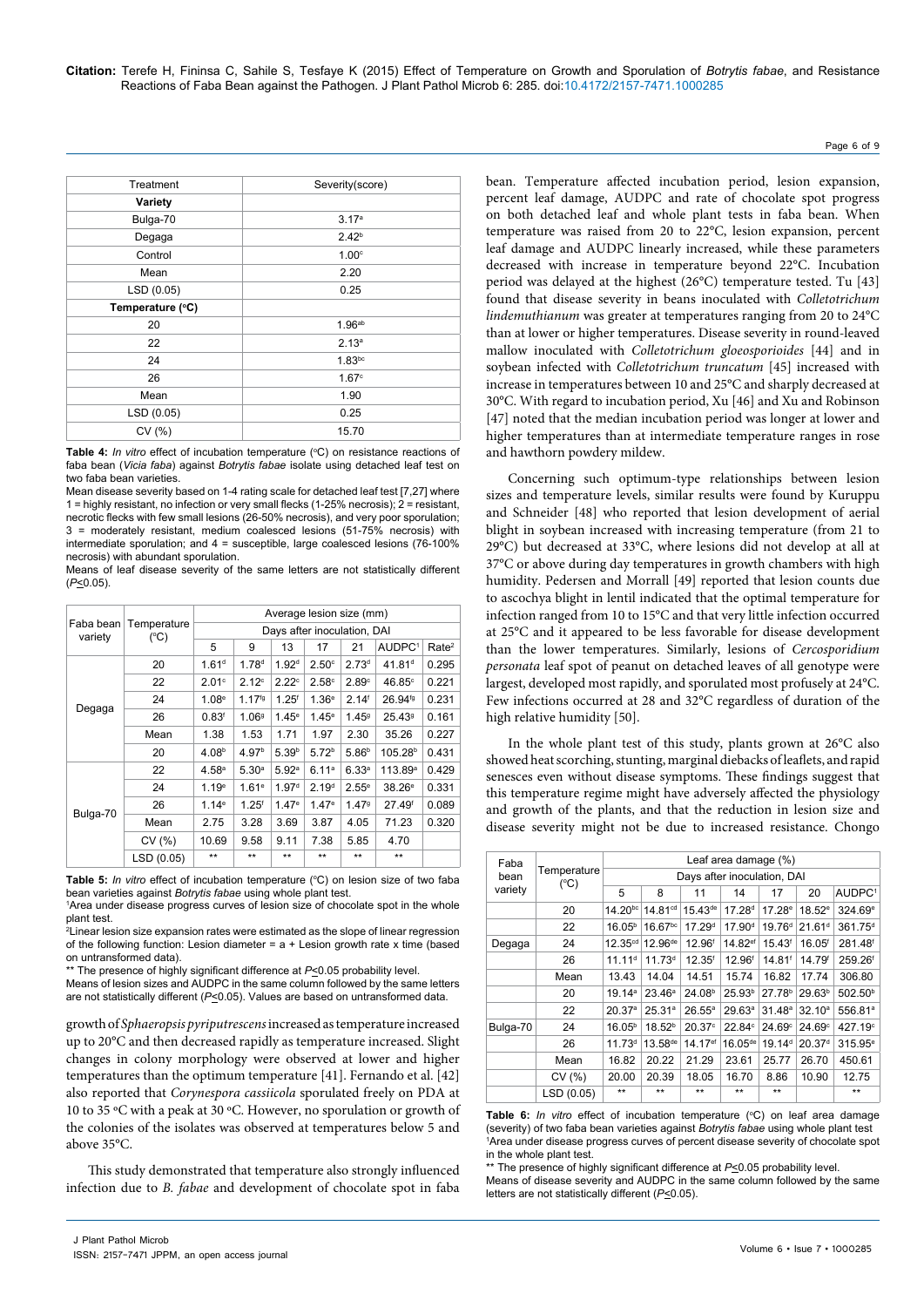and Bernier [51] observed a similar pattern in beans inoculated with *Colletotrichum lindemuthianum* at higher temperatures. The nearly complete inhibition of infection and development of chocolate spot on faba bean at higher (26°C) temperature was unexpected. However, increasing temperature could affect the pathogen to produce more propagules for subsequent infection and thus conidia must survive exposures to high temperature and low relative humidity that occur between deposition and favorable infection periods.

The current study pointed out that the most optimum temperature for *B. fabae* growth and sporulation as well as chocolate spot infection and development was between 20 and 22°C. In fact, temperatures around 22°C are near those existing in the high prevalence zones of the disease in Ethiopia where the study was conducted under natural conditions. The absence of sporulation and its reduced radial growth, infection and disease development at 26°C could explain the reduced pathogenicity at this temperature; but interactions are more complex in the natural environment where multiple climatological and biological factors vary simultaneously [52]. Harrison [20] indicated that *B. fabae* normally infects faba bean when temperatures are mild (15-22°C) with high relative humidity; and the most risk factors associated with chocolate spot infection under field conditions include mild temperature (20°C) and humid conditions [53]. Dereje [18] also found that humid and warm (10-23°C) with frequent rainy weather conditions are favorable for the development of chocolate spot epidemics, and progression rate reduces late in the season.

Reduced infection and disease development in the present study could be due to several factors including inhibition of mycelial growth and spore mortality at higher temperatures, genetic background of the faba bean varieties used, isolate virulence, leaf-wetness duration, and the interaction among such factors. Higher temperature during epidemic development could also affect the pathogen's ability to produce more propagules. Previous studies showed that an increase in temperature beyond the optimum decreases pustule production on leek leaves by *Puccinia allii* infection, suggesting that high spore densities were required for successful infection at higher temperatures [54]. In strawberry leaves inoculated with *Colletotrichum acutatum*  conidia and incubated at different temperatures with continuous wetness, the number of germinated conidia tended to decrease with increasing temperature due to cell lysis [55]. Xu [46] also found that low rate of disease development in rose powdery mildew at supraoptimal temperatures is likely due to higher mortality of spores.

Moreover, Christiansen and Lewis [56] indicated that when high-temperature stress is exacerbated, plants show symptoms including wilting, leaf burn, leaf folding, and abscission, and changes in physiological responses. Such changes are expected to occur in the current and future climate dynamics. These changes will certainly affect susceptibility to pathogens, though the wide range of changes may make interactions difficult to predict; and challenging to discriminate between temperature effects on host resistance genes versus effects on pathogen virulence [23]. Hence, we did not directly attempt to partition the effect of temperature on the pathogen virulence gene(s) versus the faba bean resistance gene(s). Rather to the host-pathogen interaction and these have to be further elucidated with known resistance gene(s) in the host and virulence gene(s) in the pathogen using a wide range of temperature levels and other environmental factors. In connection with the impact of temperature on resistance expression, Fetch [57] noted the loss of resistance genes in oat lines at higher temperature and that observation on rust reaffirms the complex interaction between host, pathogen, and environment that determine the host response to pathogen infection. Similarly, in leaf rust-wheat combination under

variable temperatures, a change in reaction may neither be a direct response to temperature on the part of the host's resistance alone nor on the part of the parasite's pathogenicity genes alone. Thus, temperature most likely affects the host-parasite interaction [58].

## **Conclusions**

The current results indicated that temperature strongly influenced growth and sporulation of *B. fabae* and infection and development of chocolate spot in faba bean varieties. Resistance reactions in both faba bean varieties against *B. fabae* appeared temperature dependent. Temperature at 22°C was the optimum temperature for the growth, sporulation, infection and disease development; whereas, low disease infection and nil sporulation were recorded at 26°C. Infection and disease development were more severe on detached leaf than on the whole plants inoculated. Both detached leaf and whole plant tests were promising tools for assessing the response of faba bean plants to *B. fabae* under different incubation temperatures. The methods are also useful for studying various aspects of chocolate spot and behavior of *B. fabae* under controlled conditions to elucidate epidemiological attributes under natural conditions. Such studies can improve our understanding of conditions required for epidemic onset, disease progress rate over time and eventual decline of epidemics; and could allow us to predict the initiation and potential severity of chocolate spot epidemics in the growing season. Absence of sporulation and highly reduced disease levels at 26°C seem to imply that the projected temperature rise by 2.1°C in Ethiopia my disfavor *B. fabae* pathogenicity; and may not be a threat to faba bean production in the highland agro-ecologies of Ethiopia in the future climate change scenarios. However, it is difficult to exactly predict the effect of increasing temperature on the host/pathogen and their interactions under controlled conditions. Rising temperature is a gradual process that gives time-window for adjustment and interaction with other dynamic climate variables may influence the effect of temperature. Therefore, investigations on the effects of temperature on infection and disease development in faba bean due to *B. fabae* has to be further tested in greenhouse conditions to enable valid comparisons with field conditions. Moreover, thorough investigations on influence of temperature on the pathogen virulence gene, host resistance gene and on host-pathogen interactions have to be elucidated with known host resistance gene(s) and pathogen virulence gene(s) using a wide range of host cultivars, pathogen isolates, temperature levels and other environmental factors as well as their interactions.

#### **Acknowledgments**

The study was financed by the Swedish International Development Agency (SIDA), Sweden and Haramaya University, Ethiopia. We are thankful to Haimanot Bizuneh, Marta Wondimu, Addisalem Yosef and Yegile G/Mariam, School of Plant Sciences, Plant Protection Program, Haramaya University, for their assistance in laboratory works. We thank Holleta Agricultural Research Center for accessing us chrysanthemum flower collections.

#### **References**

- 1. Torres AM, Román B, Avila CM, Satovic Z, Rubiales D, et [al. \(2006\) Faba](http://link.springer.com/article/10.1007/s10681-006-4057-6#page-1) bean breeding for resistance against biotic [stresses: Towards](http://link.springer.com/article/10.1007/s10681-006-4057-6#page-1) application of marker [technology. Euphytica](http://link.springer.com/article/10.1007/s10681-006-4057-6#page-1) 147: 67-80.
- 2. Sahile S, Sakhuja PK, Fininsa C, Ahmed [S \(2011\) Potential](http://www.ajol.info/index.php/acsj/article/view/74167) antagonistic fungal species from Ethiopia for biological control of [chocolate](http://www.ajol.info/index.php/acsj/article/view/74167) spot disease of faba [bean. African](http://www.ajol.info/index.php/acsj/article/view/74167) Crop Science Journal 19: 213-225.
- 3. Bendahmane BS, Mahiout D, Benzohra IE, Benkada [MY \(2012\) Antagonism](http://idosi.org/wasj/wasj17(3)12/2.pdf) of three Trichoderma Species against Botrytis fabae and [B. cinerea, the](http://idosi.org/wasj/wasj17(3)12/2.pdf) causal agents of chocolate spot of faba bean (Vicia faba L.) in [Algeria. World](http://idosi.org/wasj/wasj17(3)12/2.pdf) Applied Sciences Journal [17: 278-283.](http://idosi.org/wasj/wasj17(3)12/2.pdf)
- Mussa J, Gorfu D, Keneni G (2008) Procedures of faba bean improvement through hybridization. Technical Manual No. 21, Ethiopian Institute of Agricultural Research. Addis Ababa, Ethiopia.

Page 7 of 9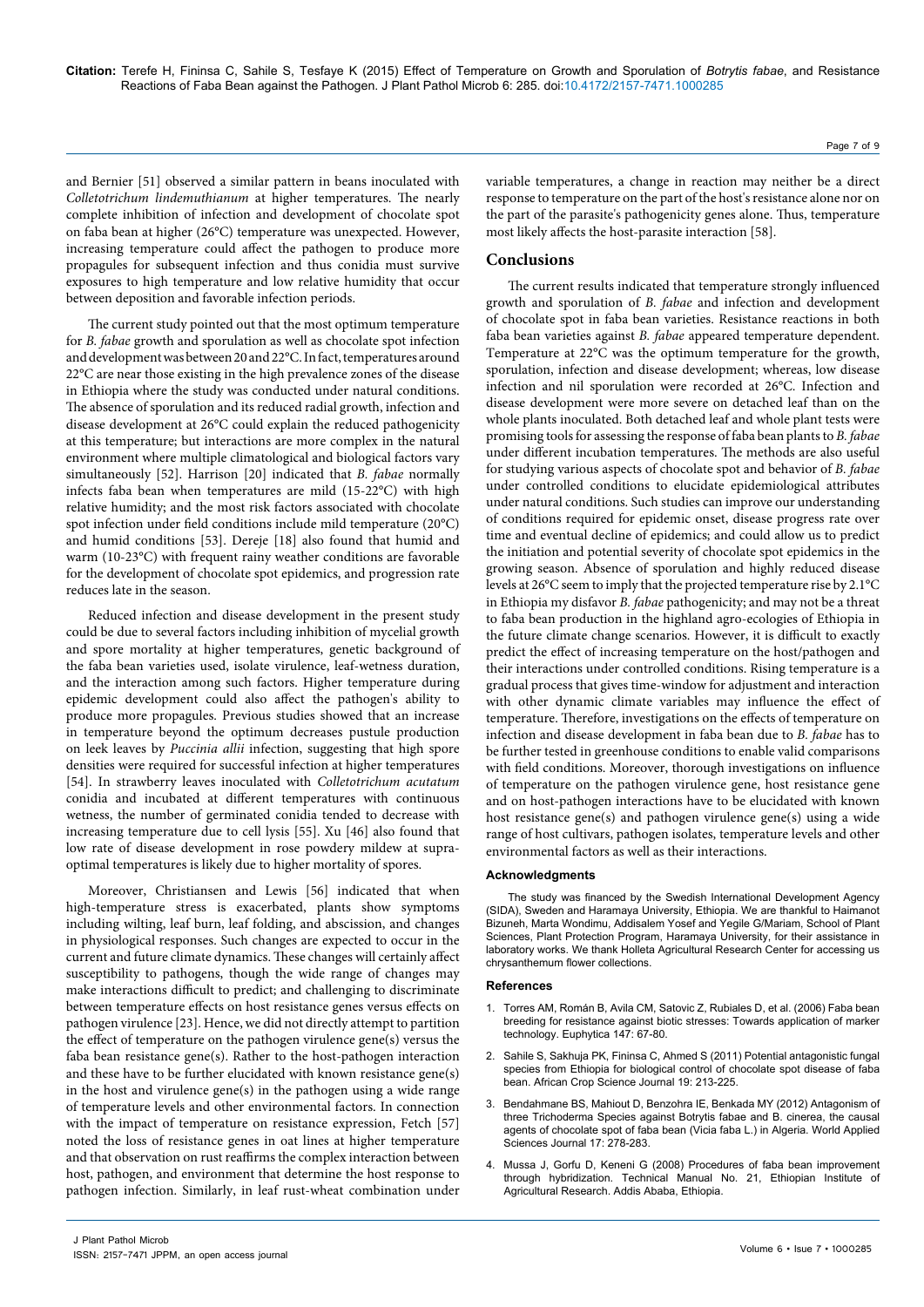- 5. Dereje G, Tesfaye B (1993) Faba bean diseases in [Ethiopia. In: Asfaw](http://agris.fao.org/agris-search/search.do?recordID=ET9600043) T, Geletu B, Saxena MC, Solh [MB \(eds\) Cool-season](http://agris.fao.org/agris-search/search.do?recordID=ET9600043) food legumes of Ethiopia. [Proceedings](http://agris.fao.org/agris-search/search.do?recordID=ET9600043) of the 1st 5 national cool-season food legumes review conference, 16-20 [December, 1993. Addis](http://agris.fao.org/agris-search/search.do?recordID=ET9600043) Ababa, Ethiopia.
- 6. Stoddard FL, Nicholas AH, Rubiales D, Thomas [J, Villegas-Fernández](http://www.sciencedirect.com/science/article/pii/S0378429009001737) AM [\(2010\) Integrated](http://www.sciencedirect.com/science/article/pii/S0378429009001737) pest management in faba bean. Field Crops Research 115: [308-318.](http://www.sciencedirect.com/science/article/pii/S0378429009001737)
- 7. Tivoli B, Baranger A, Avila CM, Banniza S, Barbetti M, et [al. \(2006\) Screening](http://link.springer.com/article/10.1007/s10681-006-3131-4#page-1) [techniques](http://link.springer.com/article/10.1007/s10681-006-3131-4#page-1) and sources of resistance to foliar diseases caused by major necrotrophic fungi in grain [legumes. Euphytica](http://link.springer.com/article/10.1007/s10681-006-3131-4#page-1) 147: 223-253.
- 8. Endale H, Gezahegn G, Tadesse S, Nigussie T, Beyene B, et [al. \(2014\) Faba](http://www.researchgate.net/profile/Tamene_Tolessa/publication/269992081_Faba_Bean_Gall_a_New_Threat_for_Faba_Bean_(Vicia_faba)_Production_in_Ethiopia/links/549d0e3e0cf2fedbc30fe80d.pdf) bean gall: a new threat for faba bean (Vicia [faba\) production](http://www.researchgate.net/profile/Tamene_Tolessa/publication/269992081_Faba_Bean_Gall_a_New_Threat_for_Faba_Bean_(Vicia_faba)_Production_in_Ethiopia/links/549d0e3e0cf2fedbc30fe80d.pdf) in Ethiopia. Advances in Crop Science and [Technology](http://www.researchgate.net/profile/Tamene_Tolessa/publication/269992081_Faba_Bean_Gall_a_New_Threat_for_Faba_Bean_(Vicia_faba)_Production_in_Ethiopia/links/549d0e3e0cf2fedbc30fe80d.pdf) 2: 1-5.
- 9. Dereje G, Yaynu [H \(2001\) Yield](http://agris.fao.org/agris-search/search.do?recordID=ET2003000103) loss of crops due to plant diseases in Ethiopia. Pest [Management](http://agris.fao.org/agris-search/search.do?recordID=ET2003000103) Journal of Ethiopia 5: 55-67.
- 10. Sahile S, Chemeda F, Sakhuja PK, Seid [A \(2010\) Yield](http://www.tandfonline.com/doi/abs/10.1080/03235400802343791) loss of faba bean (Vicia faba) due to chocolate [spot \(Botrytis](http://www.tandfonline.com/doi/abs/10.1080/03235400802343791) fabae) in sole and mixed cropping systems in [Ethiopia. Archives](http://www.tandfonline.com/doi/abs/10.1080/03235400802343791) of Phytopathology and Plant Protection 43: 1144-1159.
- 11. Villegas-Fernández AM, Sillero JC, Rubiales [D \(2011\) Screening](http://link.springer.com/article/10.1007/s10658-011-9889-9#page-1) faba bean for chocolate spot [resistance: evaluation](http://link.springer.com/article/10.1007/s10658-011-9889-9#page-1) methods and effects of age of host tissue and [temperature. European](http://link.springer.com/article/10.1007/s10658-011-9889-9#page-1) Journal of Plant Pathology.
- 12. Dixon [GR \(2012\) Climate](http://www.tandfonline.com/doi/abs/10.1080/07060661.2012.701233#.VbNKYvmqqko) change impact on crop growth and food production, and plant [pathogens. Canadian](http://www.tandfonline.com/doi/abs/10.1080/07060661.2012.701233#.VbNKYvmqqko) Journal of Plant Pathology 34: 362-379.
- 13. Webb KM, Oña I, Bai J, Garrett KA, Mew T, et [al. \(2010\) A](http://www.ncbi.nlm.nih.gov/pubmed/19878463) benefit of high [temperature: increased](http://www.ncbi.nlm.nih.gov/pubmed/19878463) effectiveness of a rice bacterial blight disease resistance gene. New Phytol [185: 568-576.](http://www.ncbi.nlm.nih.gov/pubmed/19878463)
- 14. Sillero JC, Morenoa MT, Rubiales [D \(2000\) Characterization](http://onlinelibrary.wiley.com/doi/10.1046/j.1365-3059.2000.00459.x/abstract;jsessionid=322588704A2AC2175F9E18AC0AB8214A.f02t01) of new sources of resistance to Uromyces [viciae-fabae](http://onlinelibrary.wiley.com/doi/10.1046/j.1365-3059.2000.00459.x/abstract;jsessionid=322588704A2AC2175F9E18AC0AB8214A.f02t01) in a germplasm collection of Vicia faba. Plant Pathology [49: 389-395.](http://onlinelibrary.wiley.com/doi/10.1046/j.1365-3059.2000.00459.x/abstract;jsessionid=322588704A2AC2175F9E18AC0AB8214A.f02t01)
- 15. Singh D, Yadav DK, Sinha S, Choudhary [G \(2014\) Effect](http://www.tandfonline.com/doi/abs/10.1080/03235408.2013.851332#.VbNKhPmqqko) of temperature, [cultivars, injury](http://www.tandfonline.com/doi/abs/10.1080/03235408.2013.851332#.VbNKhPmqqko) of root and inoculums load of Ralstonia solanacearum to cause bacterial wilt of [tomato. Archives](http://www.tandfonline.com/doi/abs/10.1080/03235408.2013.851332#.VbNKhPmqqko) of Phytopathology and Plant Protection 47: [1574-1583.](http://www.tandfonline.com/doi/abs/10.1080/03235408.2013.851332#.VbNKhPmqqko)
- 16. Griffiths E, Amin [SM \(1977\) Effects](http://onlinelibrary.wiley.com/doi/10.1111/j.1744-7348.1977.tb01850.x/abstract) of Botrytis fabae infection and mechanical defoliation on seed yield of field beans (Vicia [faba\). Annals](http://onlinelibrary.wiley.com/doi/10.1111/j.1744-7348.1977.tb01850.x/abstract) of Applied Biology [86: 359-367.](http://onlinelibrary.wiley.com/doi/10.1111/j.1744-7348.1977.tb01850.x/abstract)
- 17. Saber HA, Revri R, Abdallah HM (2000) Faba bean (Vicia faba L.): cultural practices and integrated pest management.
- 18. Dereje G (1993) Studies on the epidemiology of chocolate spot (Botrytis fabae Sard.) of faba bean (Vicia faba L.). M.Sc. Thesis, Alemaya University of Agriculture. Alemaya, Ethiopia. pp. 30-70.
- 19. Harrison [JG \(1984\) Effect](http://www.sciencedirect.com/science/article/pii/S0007153684800662) of humidity on infection of field bean leaves by Botrytis fabae and germination of [conidia. Transactions](http://www.sciencedirect.com/science/article/pii/S0007153684800662) of the British Mycological Society [82: 245-248.](http://www.sciencedirect.com/science/article/pii/S0007153684800662)
- 20. Harrison [JG \(1988\) The](http://onlinelibrary.wiley.com/doi/10.1111/j.1365-3059.1988.tb02064.x/abstract) biology of Botrytis spp. on Vicia beans and chocolate spot disease-a [review. Plant](http://onlinelibrary.wiley.com/doi/10.1111/j.1365-3059.1988.tb02064.x/abstract) Pathology 37: 168-201.
- 21. Bouhassan A, Sadiki M, Tivoli [B, Portapuglia](http://www.torrossa.it/resources/an/2194564#page=10) A (2004) Influence of growth stage and leaf age on expression of the [components](http://www.torrossa.it/resources/an/2194564#page=10) or partial resistance of faba bean to Botrytis fabae [Sard. Phytopathologia](http://www.torrossa.it/resources/an/2194564#page=10) Mediterranea 43: 318-324.
- 22. Bouhassan A, Sadiki M, Tivoli B, El Khiati [N \(2003\) Analysis](http://www.torrossa.it/resources/an/2194560#page=89) by detached leaf assay of [components](http://www.torrossa.it/resources/an/2194560#page=89) of partial resistance of faba bean (Vicia faba L.) to chocolate spot caused by Botrytis fabae [Sard. Phytopathologia](http://www.torrossa.it/resources/an/2194560#page=89) Mediterranea [42: 183-190.](http://www.torrossa.it/resources/an/2194560#page=89)
- 23. Garrett KA, Dendy SP, Frank EE, Rouse MN, Travers [SE \(2006\) Climate](http://www.ncbi.nlm.nih.gov/pubmed/16722808) change effects on plant disease: genomes to [ecosystems. Annu](http://www.ncbi.nlm.nih.gov/pubmed/16722808) Rev Phytopathol 44: [489-509.](http://www.ncbi.nlm.nih.gov/pubmed/16722808)
- 24. Bouhassan A, Sadiki M, Tivoli [B \(2007\) Effets](http://www.tandfonline.com/doi/abs/10.1080/12538078.2007.10516044#.VbNLPPmqqko) de la temperature et de la dose de la inoculum sur les [composantes](http://www.tandfonline.com/doi/abs/10.1080/12538078.2007.10516044#.VbNLPPmqqko) de la resistance partielle de la fève au Botrytis fabae Sard. Acta Botanica Gallica [154: 53-62.](http://www.tandfonline.com/doi/abs/10.1080/12538078.2007.10516044#.VbNLPPmqqko)
- 25. Brasier CM, Webber [JF \(1987\) Positive](http://onlinelibrary.wiley.com/doi/10.1111/j.1365-3059.1987.tb02263.x/abstract) correlation between in vitro growth rate and [pathogenesis](http://onlinelibrary.wiley.com/doi/10.1111/j.1365-3059.1987.tb02263.x/abstract) in Ophiostoma ulmi. Plant Pathology 36: 462-466.
- 26. [ICARDA \(International](http://www.sidalc.net/cgi-bin/wxis.exe/?IsisScript=UAA.xis&method=post&formato=2&cantidad=1&expresion=mfn=004583) Center for Agricultural Research in the Dry Areas), 1986. Screening techniques for disease resistance in faba [beans. International](http://www.sidalc.net/cgi-bin/wxis.exe/?IsisScript=UAA.xis&method=post&formato=2&cantidad=1&expresion=mfn=004583) Center for Agricultural Research in the Dry [Areas \(ICARDA\), Aleppo, Syria.](http://www.sidalc.net/cgi-bin/wxis.exe/?IsisScript=UAA.xis&method=post&formato=2&cantidad=1&expresion=mfn=004583)

27. Zakrzewska E (2004) Reaction of morphological types of faba bean to infection with Ascochyta fabae Speg. and Botrytis fabae Sard. Plant Breeding and Seed Science 49: 3-7.

Page 8 of 9

- 28. Hmouni A, Hajlaoui MR, Mlaiki [A \(1996\) Resistance](http://onlinelibrary.wiley.com/doi/10.1111/j.1365-2338.1996.tb01513.x/abstract) de Botrytis cinerea aux [benzimidazoles](http://onlinelibrary.wiley.com/doi/10.1111/j.1365-2338.1996.tb01513.x/abstract) et aux dicarboximides dans les cultures de tomate en Tunisie. [OEPP/EPPO](http://onlinelibrary.wiley.com/doi/10.1111/j.1365-2338.1996.tb01513.x/abstract) Bulletin 26: 697-705.
- 29. Madden LV, Hughes G (1995) Plant disease [incidence: distributions,](http://www.ncbi.nlm.nih.gov/pubmed/18999972) [heterogeneity, and](http://www.ncbi.nlm.nih.gov/pubmed/18999972) temporal analysis. Annu Rev Phytopathol 33: 529-564.
- 30. Ding G, Xung L, Oifang G, Pingxi L, Dazaho Y, et al. (1993) Evaluation and screening of faba bean germoplasm in China. Fabis Newsletter 32: 8-10.
- 31. Wheeler BEJ (1969) An introduction to plant [diseases. Wiley](http://www.cabdirect.org/abstracts/19701604180.html;jsessionid=426748CF847F34153077FF14D772CEB5) and Sons, London.
- 32. Pefoura AM, Ouamba [AJK, Nkenfou](http://www.cabdirect.org/abstracts/20103268379.html) C, Nguidjo O, Dongmo R (2007) Influence of the temperature on radial growth and sporulation of [Trachysphaera](http://www.cabdirect.org/abstracts/20103268379.html) [fructigena, causal](http://www.cabdirect.org/abstracts/20103268379.html) agent of the Musa cigar end rot disease. African Crop Science Conference [Proceedings](http://www.cabdirect.org/abstracts/20103268379.html) 8: 849-852.
- 33. Ramirez ML, Chulze SN, Magan [N \(2004\) Impact](http://www.ncbi.nlm.nih.gov/pubmed/21148870) of osmotic and matric water stress on [germination, growth, mycelial](http://www.ncbi.nlm.nih.gov/pubmed/21148870) water potentials and endogenous accumulation of sugars and sugar alcohols in Fusarium [graminearum.](http://www.ncbi.nlm.nih.gov/pubmed/21148870)  Mycologia [96: 470-478.](http://www.ncbi.nlm.nih.gov/pubmed/21148870)
- 34. Berger RD, Filho AB, Amorim [L \(1997\) Lesion](http://www.ncbi.nlm.nih.gov/pubmed/18945033) expansion as an epidemic [component. Phytopathology](http://www.ncbi.nlm.nih.gov/pubmed/18945033) 87: 1005-1013.
- 35. SAS Institute (2001) SAS/STAT Users Guide, Version 8.2. SAS Institute Inc., Cary, NC, USA.
- 36. Gomez KA, Gomez [AA \(1984\) Statistical](https://books.google.co.in/books?hl=en&lr=&id=PVN7_XRhpdUC&oi=fnd&pg=PA2&dq=Statistical+procedures+for+agricultural+research&ots=Hq6ccgmnq6&sig=lbg6ZWVonvXbbnfQrXoUwQ1b3jY#v=onepage&q=Statistical procedures for agricultural research&f=false) procedures for agricultural research. [\(2ndedn, John](https://books.google.co.in/books?hl=en&lr=&id=PVN7_XRhpdUC&oi=fnd&pg=PA2&dq=Statistical+procedures+for+agricultural+research&ots=Hq6ccgmnq6&sig=lbg6ZWVonvXbbnfQrXoUwQ1b3jY#v=onepage&q=Statistical procedures for agricultural research&f=false) Wiley and Sons Inc., New York.
- 37. Gaston [TNR, Appolinaire](https://www.yumpu.com/en/document/view/34435698/effect-of-different-ph-and-temperature-levels-on-in-vitro-growth-and-sporulation-of-phytophthora-colocasiae-taro-leaf-blight-pathogen/3) LJ, Jean MCP, Ajong FD (2014) Effect of different pH and temperature levels on in vitro growth and sporulation of [Phytophthora](https://www.yumpu.com/en/document/view/34435698/effect-of-different-ph-and-temperature-levels-on-in-vitro-growth-and-sporulation-of-phytophthora-colocasiae-taro-leaf-blight-pathogen/3) colocasiae, taro leaf blight [pathogen. International](https://www.yumpu.com/en/document/view/34435698/effect-of-different-ph-and-temperature-levels-on-in-vitro-growth-and-sporulation-of-phytophthora-colocasiae-taro-leaf-blight-pathogen/3) Journal of Agronomy and Agricultural Research [4: 202-206.](https://www.yumpu.com/en/document/view/34435698/effect-of-different-ph-and-temperature-levels-on-in-vitro-growth-and-sporulation-of-phytophthora-colocasiae-taro-leaf-blight-pathogen/3)
- 38. Gupta V, Sharma [AK \(2013\) Assessment](http://sciencebeingjournal.com/sites/default/files/Assessment of Optimum Temperature of Trichoderma Harzianum.pdf) of optimum temperature of [Trichoderma](http://sciencebeingjournal.com/sites/default/files/Assessment of Optimum Temperature of Trichoderma Harzianum.pdf) harzianum by monitoring radial growth and population dynamics in different compost manures under different [temperature. Octa](http://sciencebeingjournal.com/sites/default/files/Assessment of Optimum Temperature of Trichoderma Harzianum.pdf) Journal of [Biosciences](http://sciencebeingjournal.com/sites/default/files/Assessment of Optimum Temperature of Trichoderma Harzianum.pdf) 1: 151-157.
- 39. Fernandez JG, Fernandez-Baldo MA, Sansone G, Calvente V, Benuzzi D, et al. (2014) Effect of temperature on the morphological characteristics of Botrytis cinerea and its correlated with the genetic variability. Journal of Coastal Life Medicine 2: 543-548.
- 40. Sehajpal PK, Singh PJ (2014) Effect of temperature on [growth, sporulation](http://internationaljournalofresearch.org/index.php/ijr/article/view/326) and sclerotial formation of the fungus Botrytis [gladiolorum](http://internationaljournalofresearch.org/index.php/ijr/article/view/326) timm. in different culture media and [standardization](http://internationaljournalofresearch.org/index.php/ijr/article/view/326) of inoculum load of the fungus for generation of [disease. International](http://internationaljournalofresearch.org/index.php/ijr/article/view/326) Journal of Research 1: 772-779.
- 41. Kim YK, Xiao [CL, Rogers](http://www.ncbi.nlm.nih.gov/pubmed/16389953) JD (2005) Influence of culture media and [environmental](http://www.ncbi.nlm.nih.gov/pubmed/16389953) factors on mycelial growth and pycnidial production of Sphaeropsis [pyriputrescens. Mycologia](http://www.ncbi.nlm.nih.gov/pubmed/16389953) 97: 25-32.
- 42. Fernando [THPS, Jayasinghe](http://dl.nsf.ac.lk/handle/1/9919) CK, Wijesundera RLC, Siriwardane D (2012) Some factors affecting in vitro [production, germination](http://dl.nsf.ac.lk/handle/1/9919) and viability of conidia of Corynespora cassiicola from Hevea [brasiliensis. Journal](http://dl.nsf.ac.lk/handle/1/9919) of the National Science Foundation of Sri Lanka [40: 241-249.](http://dl.nsf.ac.lk/handle/1/9919)
- 43. Tu [JC \(1992\) Colletotrichum](http://www.cabdirect.org/abstracts/19932334986.html) lindemuthianum on bean: population dynamics of the pathogen and breeding for [resistance. In: Bailey](http://www.cabdirect.org/abstracts/19932334986.html) JA, Jeger MJ (eds) [Colletotrichum: Biology, Pathology](http://www.cabdirect.org/abstracts/19932334986.html) and Control. Redwood Press, Ltd., [Melksham, England, pp. 203-224.](http://www.cabdirect.org/abstracts/19932334986.html)
- 44. Makowski RMD (1993) Effect of inoculum [concentration, temperature, dew](http://www.apsnet.org/publications/phytopathology/backissues/Documents/1993Articles/Phyto83n11_1229.pdf) period and plant growth stage on [disease](http://www.apsnet.org/publications/phytopathology/backissues/Documents/1993Articles/Phyto83n11_1229.pdf) of round leaved mallow and velvet leaf by Colletotrichum gloeosporioides [f.sp. Malvae. Phytopathology](http://www.apsnet.org/publications/phytopathology/backissues/Documents/1993Articles/Phyto83n11_1229.pdf) 83: 1229- [1234.](http://www.apsnet.org/publications/phytopathology/backissues/Documents/1993Articles/Phyto83n11_1229.pdf)
- 45. Khan M, Sinclair [JB \(1991\) Effect](http://cat.inist.fr/?aModele=afficheN&cpsidt=5565236) of soil temperature on infection of soybean roots by [sclerotia-forming](http://cat.inist.fr/?aModele=afficheN&cpsidt=5565236) isolates of Colletotrichum truncatum. Plant Disease [75: 1282-1285.](http://cat.inist.fr/?aModele=afficheN&cpsidt=5565236)
- 46. Xu [X-M \(1999\) Effects](http://link.springer.com/article/10.1023/A:1008666605593#page-1) of temperature on the length of the incubation period of rose powdery [mildew \(Sphaerotheca](http://link.springer.com/article/10.1023/A:1008666605593#page-1) pannosa var. rosae). European Journal of Plant Pathology [105: 13-21.](http://link.springer.com/article/10.1023/A:1008666605593#page-1)
- 47. Xu X-M, Robinson [JD \(2000\) Effects](http://onlinelibrary.wiley.com/doi/10.1046/j.1365-3059.2000.00520.x/full) of temperature on the incubation and latent periods of hawthorn powdery [mildew \(Podosphaera](http://onlinelibrary.wiley.com/doi/10.1046/j.1365-3059.2000.00520.x/full) clandestina). Plant Pathology [49: 791-797.](http://onlinelibrary.wiley.com/doi/10.1046/j.1365-3059.2000.00520.x/full)